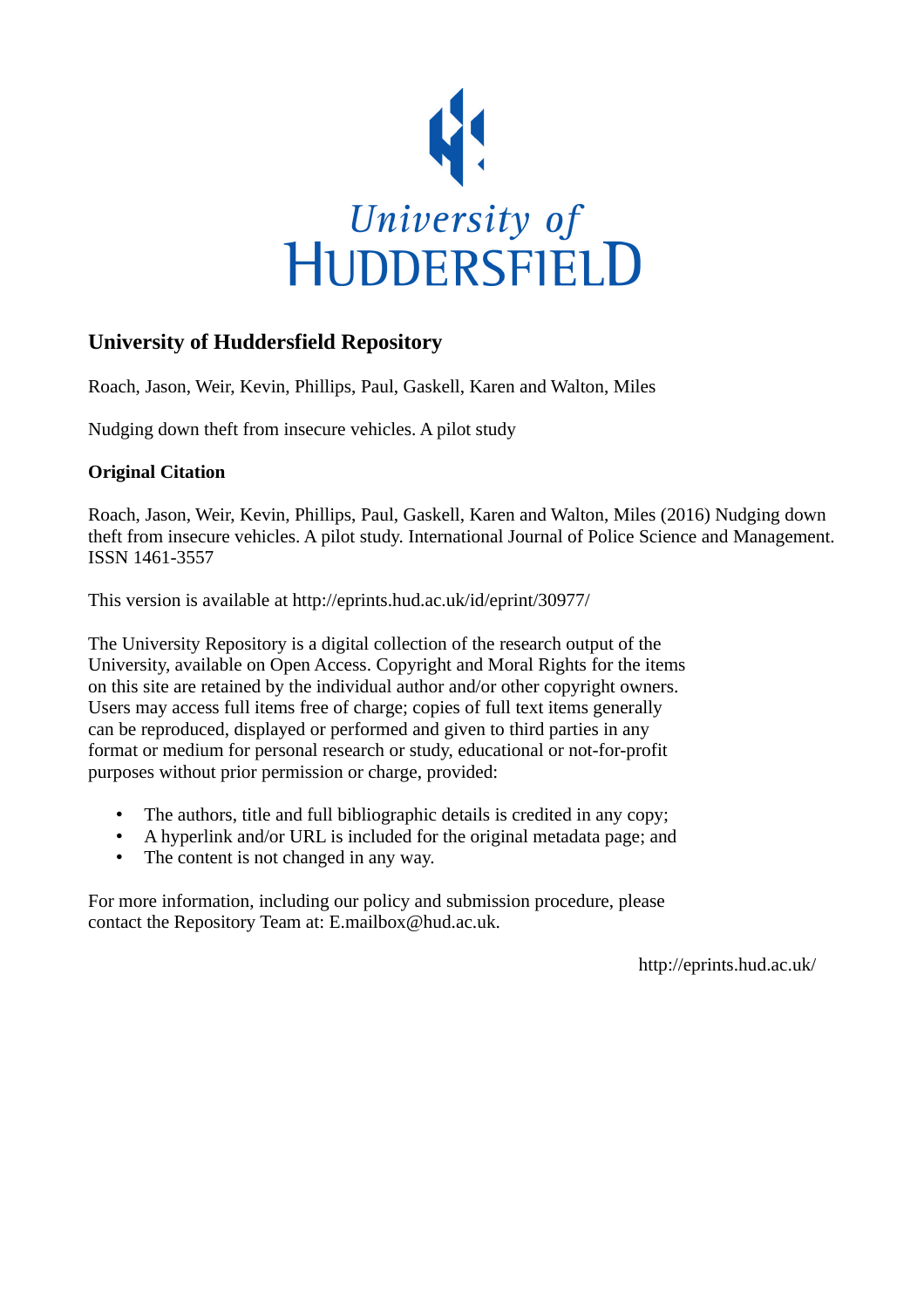$\left|\frac{1}{10}\frac{225}{10}\frac{1}{10}\frac{1}{10}\frac{1}{10}\frac{1}{10}\right|$ 

# NUDGING DOWN THEFT FROM INSECURE VEHICLES. A **PILOT STUDY**

| Journal:                                 | International Journal of Police Science and Management                                                                                                                                                                                                                                                                                                                                                                                                                                                                                                                                                                                                                                                                                                                                                                                                                                                                                                                                                                                                                                                                       |  |  |
|------------------------------------------|------------------------------------------------------------------------------------------------------------------------------------------------------------------------------------------------------------------------------------------------------------------------------------------------------------------------------------------------------------------------------------------------------------------------------------------------------------------------------------------------------------------------------------------------------------------------------------------------------------------------------------------------------------------------------------------------------------------------------------------------------------------------------------------------------------------------------------------------------------------------------------------------------------------------------------------------------------------------------------------------------------------------------------------------------------------------------------------------------------------------------|--|--|
| Manuscript ID                            | PSM-16-0028.R1                                                                                                                                                                                                                                                                                                                                                                                                                                                                                                                                                                                                                                                                                                                                                                                                                                                                                                                                                                                                                                                                                                               |  |  |
| Manuscript Type:                         | Original Article                                                                                                                                                                                                                                                                                                                                                                                                                                                                                                                                                                                                                                                                                                                                                                                                                                                                                                                                                                                                                                                                                                             |  |  |
| Keywords:                                | Nudge psychology, Theft from motor vehicles, Crime Reduction,<br>Behavioural change, Police                                                                                                                                                                                                                                                                                                                                                                                                                                                                                                                                                                                                                                                                                                                                                                                                                                                                                                                                                                                                                                  |  |  |
| Abstract:                                | This report presents the preliminary findings of a pilot study to reduce<br>thefts from cars committed against insecure vehicles, using the behavioural<br>insights or 'nudge' approach. The recipients of the 'nudges' were potential<br>victims of theft from insecure vehicles living in high rate areas, where a<br>bespoke leaflet campaign was developed to nudge vehicle owners to<br>thinking more carefully when leaving their vehicles unattended, particularly<br>when left on their driveways overnight. Although somewhat tentative at<br>this stage, the preliminary findings indicate that the percentage of thefts<br>committed against insecure vehicles in the two treatment areas was<br>reduced significantly when compared with the two control group areas<br>where no nudge interventions were introduced. This demonstrates that if<br>appropriate nudges (grounded in psychological theory) are coupled with<br>and delivered by appropriate messengers, then prosocial behavioural<br>change can be encouraged which can lead to a reduction in criminal<br>behaviour and opportunities for crime. |  |  |
|                                          |                                                                                                                                                                                                                                                                                                                                                                                                                                                                                                                                                                                                                                                                                                                                                                                                                                                                                                                                                                                                                                                                                                                              |  |  |
| <b>SCHOLARONE™</b><br><b>Manuscripts</b> |                                                                                                                                                                                                                                                                                                                                                                                                                                                                                                                                                                                                                                                                                                                                                                                                                                                                                                                                                                                                                                                                                                                              |  |  |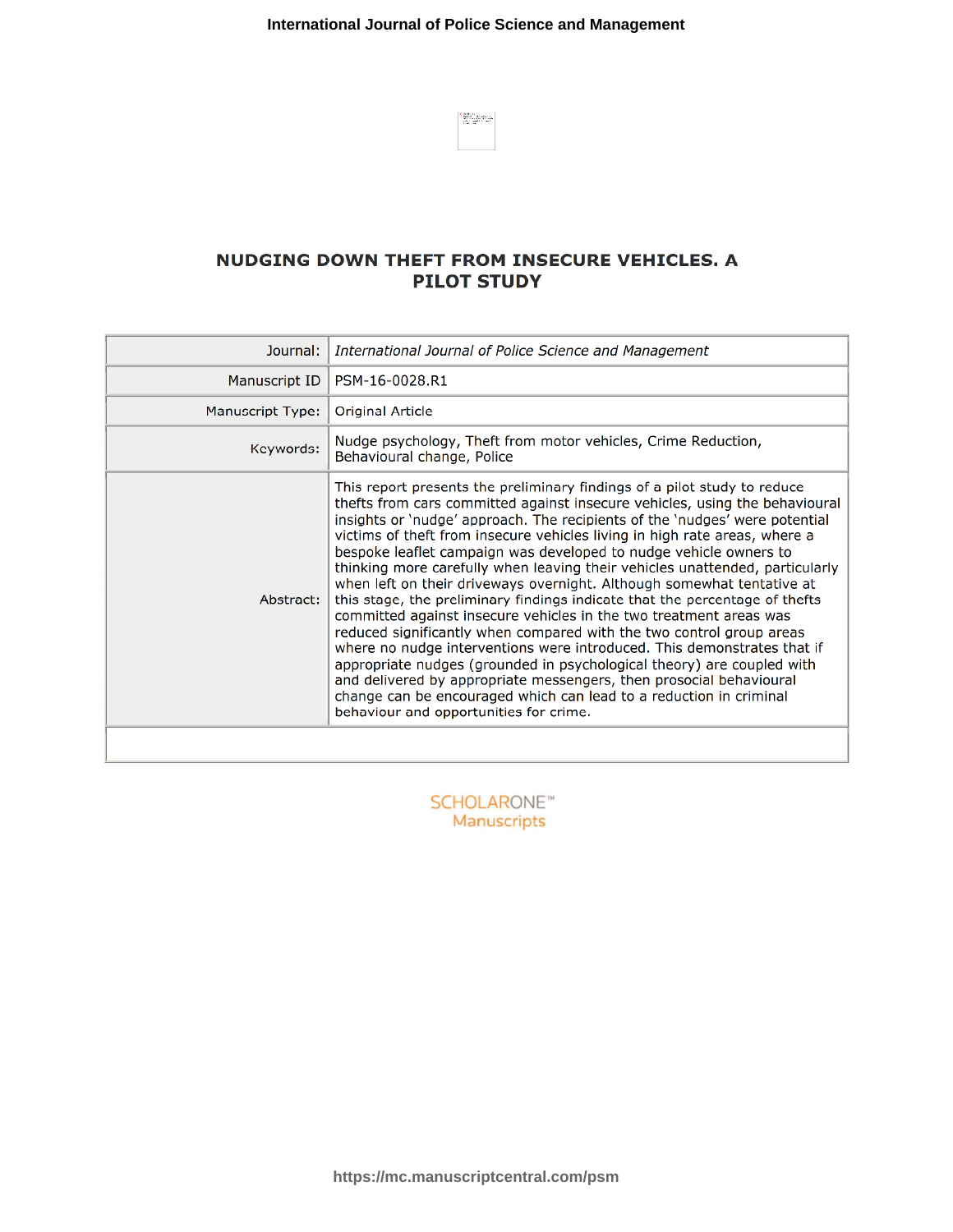#### **Introduction**

**Followian** Theorem everyonder and a more in the set of the set of the set of the set of the set of the set of the set of the set of sly), moving the reminder that falsely claiming expense f expense claim forms decreased t The malleability of human behaviour by subtle tweaks burst into public consciousness by its repacking as the 'nudging' of behaviour (Thaler and Sunstein, 2008). The originality of the approach lay not in its content but its representation as a way of shaping behaviour to be more prosocial. The argument was that people should retain the freedom to behave as they wished, but nudged to be more prosocial. In the first example given in the Thaler and Sunstein book, it was shown how schoolchildren could be nudged into choosing healthier food. It would be good if more people were organ donors, made adequate pension plans, and gave blood for transfusion. Recent successes for the approach have included issuing handwritten envelopes in letters demanding payment of tax (the amount of tax recovered increased enormously), moving the reminder that falsely claiming expenses is fraud from the bottom to the top of expense claim forms decreased the expenses claimed, and the **adoption** of an 'opt out' as opposed to an 'opt in' approach improved organ donation.<sup>1</sup>

The initial exponents of the nudge approach, Thaler and Sunstein (2008) claim that nudging is not about removing choice in decision making, but rearranging the 'choice architecture' in such a way to promote prosocial options in ways which make their selection more likely. The notion of governments structuring individual choice is bound to be controversial, and has evoked parallels with Orwellian dystopias. It is perhaps least controversial in the context in which it is used in this report; the reduction in the probability of committing crime, namely theft from motor vehicles that have been left insecure. This should be uncontentious because the only group nudged away from the behaviour are motivated offenders and potential victims, and their acquisition or supplementation of a criminal record is injurious to their long-term interests. This is to say nothing of the benefits to someone who would otherwise

<sup>&</sup>lt;sup>1</sup> http://www.behaviouralinsights.co.uk/publications/page/2/. Accessed 25/03/2016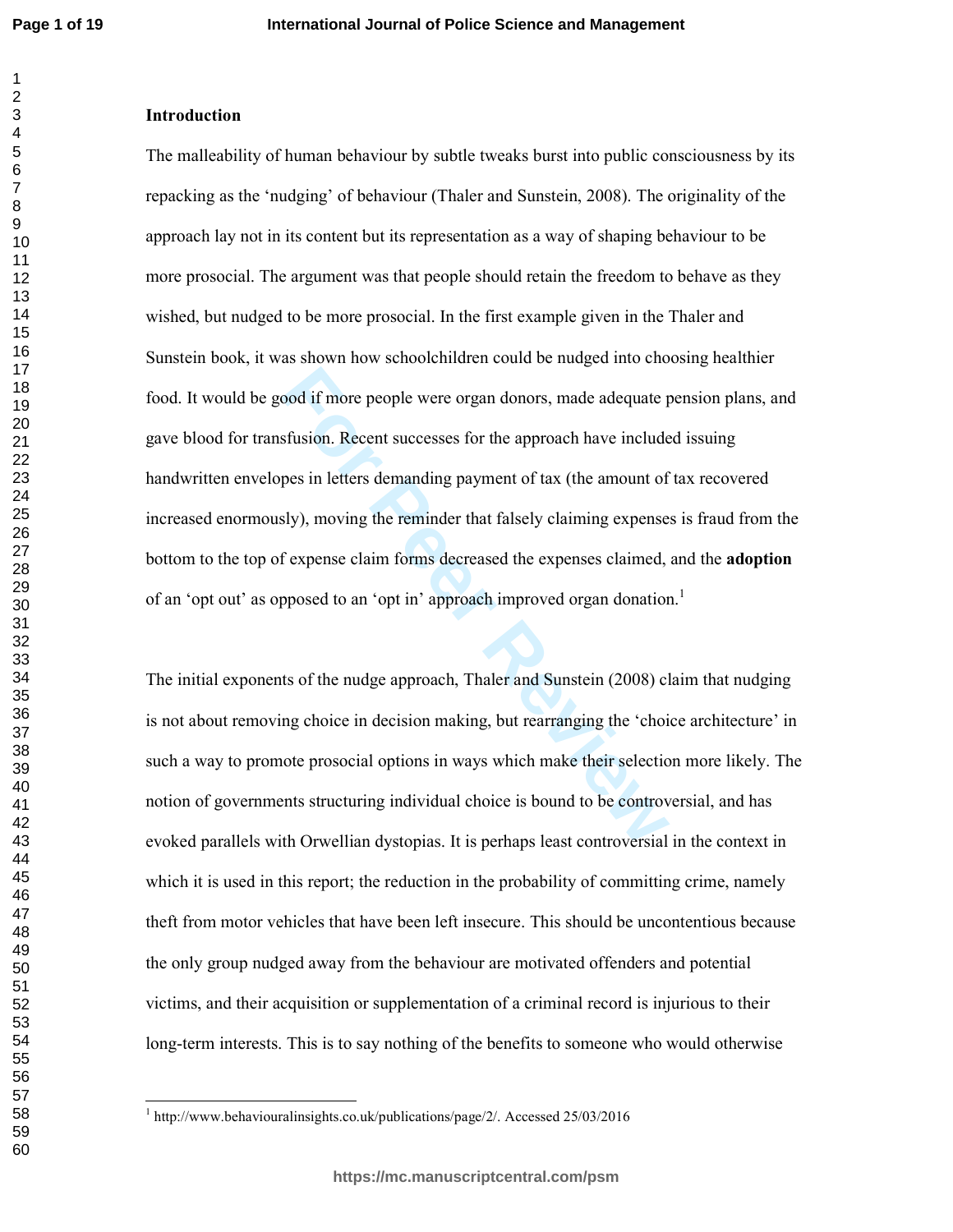become a crime victim, and the citizen whose insurance premiums are inflated by commission of the crimes prevented.

mal's ability to make rational choices, nudges are base<br>that people make are irrational (i.e. not consciously can<br>triate for unconscious decision-making, or as Kahnem:<br> $T'$  (e.g. intuition), as opposed to the more consciou In a sister paper currently in development by Roach and Pease, it is argued that nudge is simply an arm of what is widely known as 'Situational Crime Prevention' (Clarke, 1995; 1997) where criminogenic environments are manipulated to reduce opportunities for crime. **Sharma and Kilgallon Scott (2015) have argued that there is a subtle but important difference between the Situational Crime Prevention (SCP) and Nudge approaches. While SCP targets a criminal's ability to make rational choices, nudges are based on the principle that most choices that people make are irrational (i.e. not consciously calculated) and hence the choice architecture can be manipulated to influence their behaviour. Nudging being more appropriate for unconscious decision-making, or as Kahneman and Tversky refer to it** *'system 1'* **(e.g. intuition), as opposed to the more conscious and effortful,**  *system two* **thinking which necessitates rational calculation (Tversky and Kahneman, 1992; Kahneman, 2011). The point being that many of the decisions we make will be intuitive at the system 1 level and so ripe for the subtle influence of nudging. Nudges can of course also be used to provoke us into thinking about the consequences of our decisions before we act. Sharma and Kilgallon Scott (2015) suggest that theft from shops might be reduced if retailers displayed signs showing how savings made from reductions in losses due to shop-theft, would be donated directly to charity.** 

It suffices to say here that the rebranding of this work as nudging has brought it to Government and public attention and released a set of imaginative people to think of new kinds of nudge. MINDSCAPE is the mnemonic by which the Behavioural Insights Team (formerly of the UK Cabinet Office) categorises behaviour shaping. 2 The elements are shown in Table 1

# INSERT TABLE 1 HERE

http://www.behaviouralinsights.co.uk/publications/mindspace/. Accessed 26/11/2016.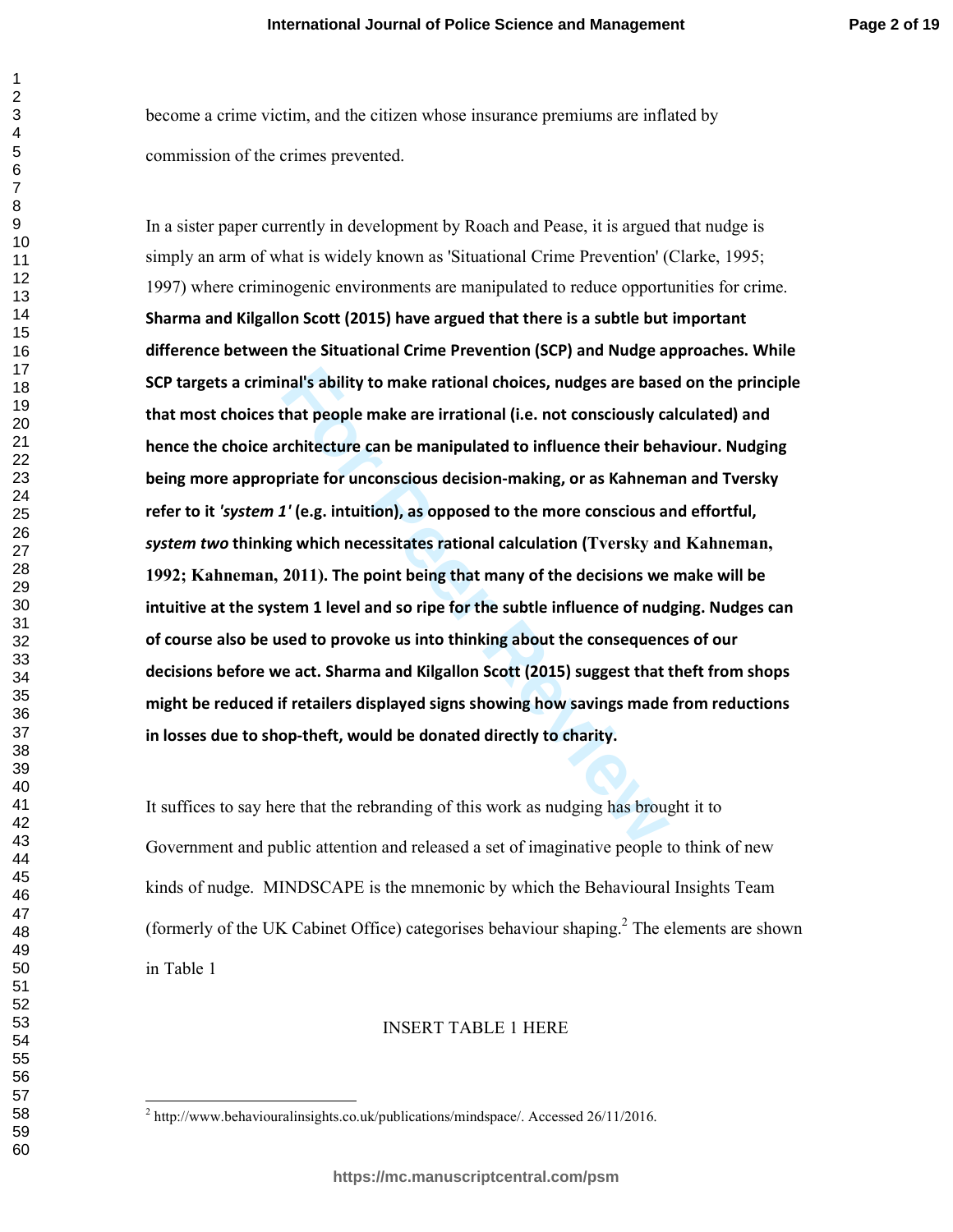$\mathbf{1}$ 

Acronyms are themselves nudges, being ways of facilitating decision-shaping ways of thinking. There is no shortage of acronyms or practice guides in the nudge literature. MINDSCAPE is a useful one. **It suffices here at least, if nudges are thought of as constituting simple and cheap measures which may be put in place and readily tested for their effects on decision-making, in contrast to what can be expensive situational measures such as the installation of close-circuit television.** The advantage of keeping it simple, at least in the crime reduction context, would be so as not to deter police and other agencies from taking it too seriously. When anti-crime nudges are cheap to implement, then one can afford to roll out lots of them and see which work in an 'evidence-based' way.

Example 18 it too seriously. When anti-crime nudges are cheap to<br>
Ill out lots of them and see which work in an 'evidence-<br>
ture on cognitive bias has grown exponentially in recent<br>
on making permeating some professional c Although the literature on cognitive bias has grown exponentially in recent years with its influence on decision making permeating some professional contexts, such as criminal investigation (e.g. Rossmo, 2008), **how such natural biases can be used to do 'good' by 'nudging' people to take more care of their valued possessions, by exciting, for example, the well documented influence of 'loss aversion' in human decision making (Tversky and Kahneman, 1992; Kahneman, 2011) has not. A** brief account of attempts to reduce bicycle theft by 'nudging' (although not badged so) are presented next, prior to the outlining of a pilot 'nudge' project to reduce theft from insecure motor vehicles in Durham.

*A nudge by any other another name.* 

Johnson, Sidebottom and Thorpe (2008) categorize existing responses to theft into four groups depending on the crime reduction *mechanism* through which the intervention is expected to work. The crime which they use to exemplify the point is bicycle theft:

- 1. Interventions designed to detect bicycle thieves
- 2. Schemes focusing on the registration of and recovery of bicycles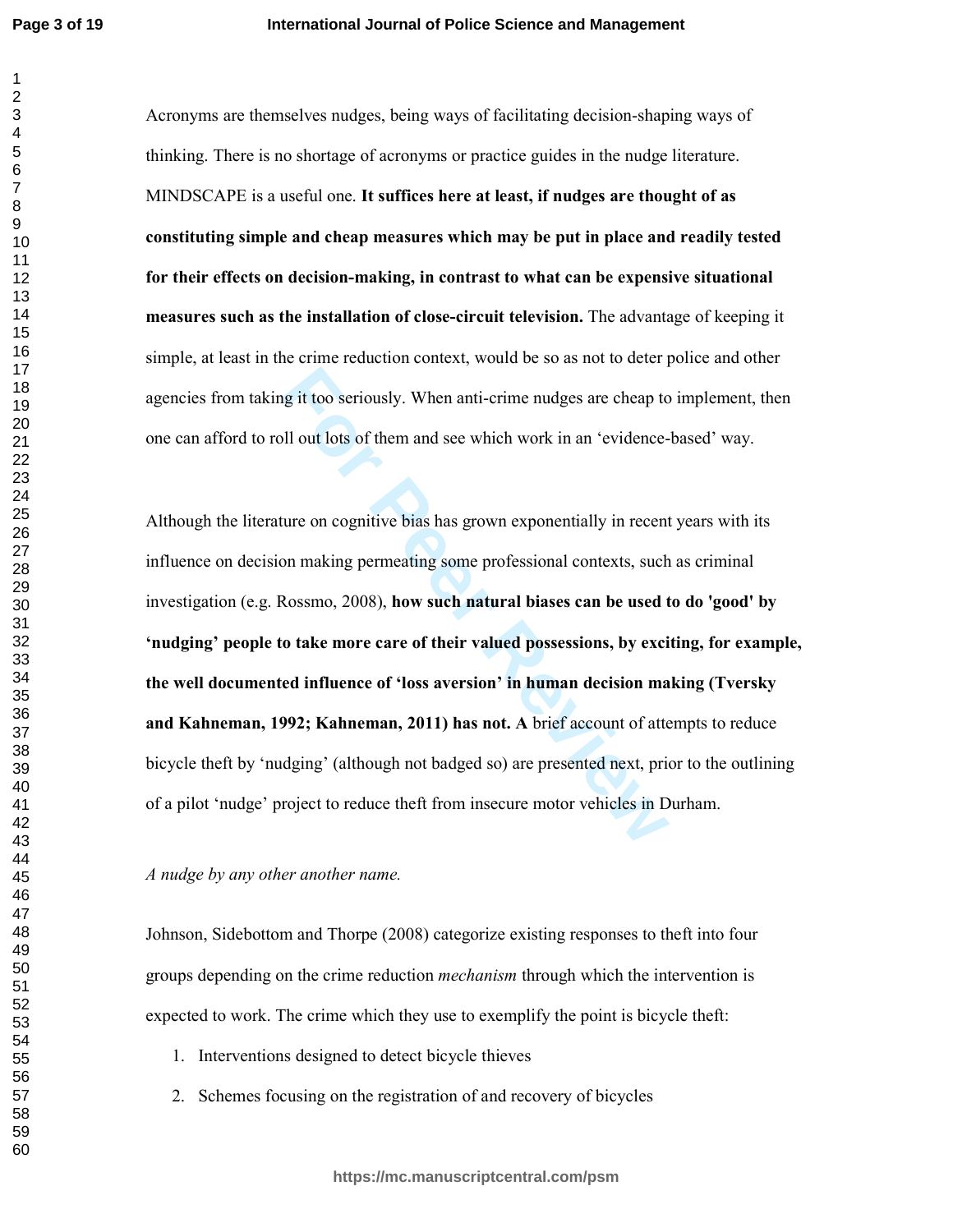- 3. Schemes aiming to improve bicycle parking facilities
- 4. Schemes aiming to improve locks and the manner in which they are applied.

The fourth is of greatest relevance here, with 'the manner in which they (locks) are applied' important because it implies that a significant number of thefts might involve inappropriately applied locks – a probable euphemism for 'unlocked' or 'insecure' as with thefts from cars, a problem identified in County Durham. In a follow up study, Sidebottom, Thorpe and Johnson (2009) used targeted publicity in the form of small stickers placed on bikes depicting how to lock a bike securely, to produce a statistically significant reduction in bike thefts in treatment areas.

d targeted publicity in the form of small stickers placed<br>securely, to produce a statistically significant reduction<br>aniel Nettle and colleagues, for example, explored how<br>g eyes' affected bicycle thefts at three locations Although not badged so, there has been several previous crime prevention studies built on the nudge approach. Daniel Nettle and colleagues, for example, explored how signage displaying images of 'watching eyes' **affected** bicycle thefts at three locations on a university campus where levels were previously high (Nettle, Nott and Bateson, 2012). Why is this an example of a crime reductive nudge you might well ask? Put simply, it perceptually increases the salience of surveillance. It does not tell the person who sees it what to do. The findings saw a significant reduction in thefts of bikes in all three experimental (treatment) locations, offset by an equivalent increase in thefts from control (and other locations). The signs were effective but had displaced thefts to the control locations and places on campus without signs (Nettle et al., 2012). The displacement result is almost unique in the literature, making more detailed analysis of the dynamics of the crime (including recovery rates, clustering of thefts etc., suggesting whether the crime was an organised enterprise). Signs throughout the campus are feasible and the campus was geographically separate from the surrounding town, making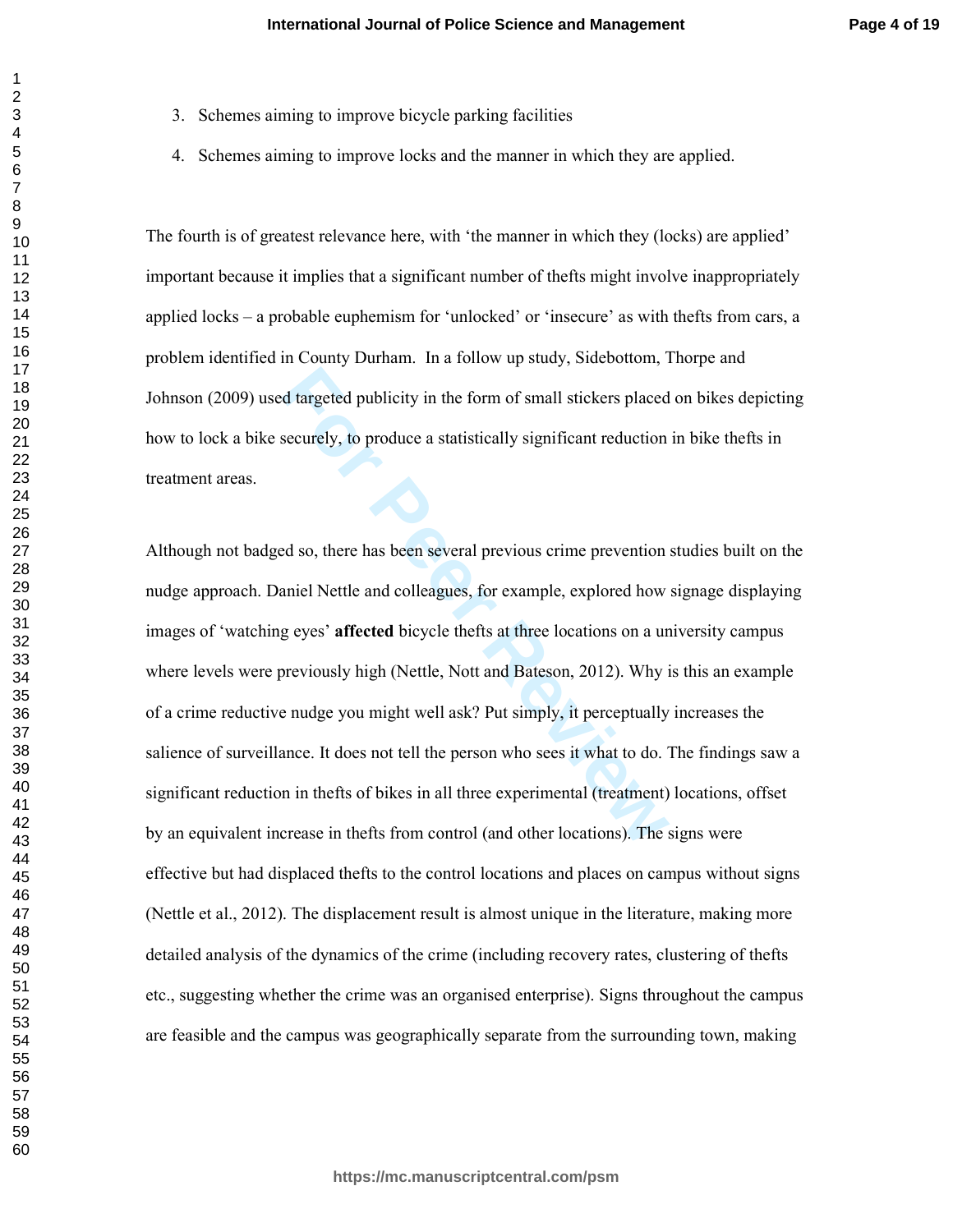$\mathbf{1}$ 

it probable that, the entire campus being covered, one would anticipate less complete displacement.

Propertief schemes aimed at certain groups, with generiated at reducing crime (e.g. Riley and Mayhew, 1980; John at al, 2009). Johnson and Bowers (2003) suggest that this mmunication strategies to the target population tha Publicity has long been used to reduce crime (Johnson and Bowers, 2003; Barthe, 2006) with most being victim–orientated campaigns, often targeting potential (future) victims (e.g. Sidebottom, Thorpe and Johnson, 2009; Poyner, 1993). Barthe (2006) identifies the two forms which most victim-oriented publicity take: (1) generic schemes relating to crime and its prevention; or (2) specific schemes aimed at certain groups, with generic schemes found to be far less effective at reducing crime (e.g. Riley and Mayhew, 1980; Johnson and Bowers, 2003; Sidebottom et al, 2009). Johnson and Bowers (2003) suggest that this is explained by the relevance of communication strategies to the target population that the publicity is intended to affect. Barthe's (2006) finding echoes that crime prevention publicity can only be fulfilled if ways are found which effectively reach and engage intended audiences. In regard to theft related crimes such as burglary, for example, UK police have traditionally used a 'lock it or lose it' approach, whereby areas have been targeted with leaflets of the kind presented in Figure 1.

### INSERT FIGURE 1 HERE

As can be seen, such leaflets and posters at best only convey a generic message to raise residents' awareness of vulnerability and the need for personal vigilance and responsibility for personal security in high burglary areas. The same message is delivered in the same way, irrespective of whom the message is intended to influence. When the first author recently asked an officer from a UK police force if his force still used the same type of leaflets and posters in burglary reduction campaigns, he said that they did. When he was asked next whether there was any evidence to suggest that these leaflets had had the desired effect (i.e.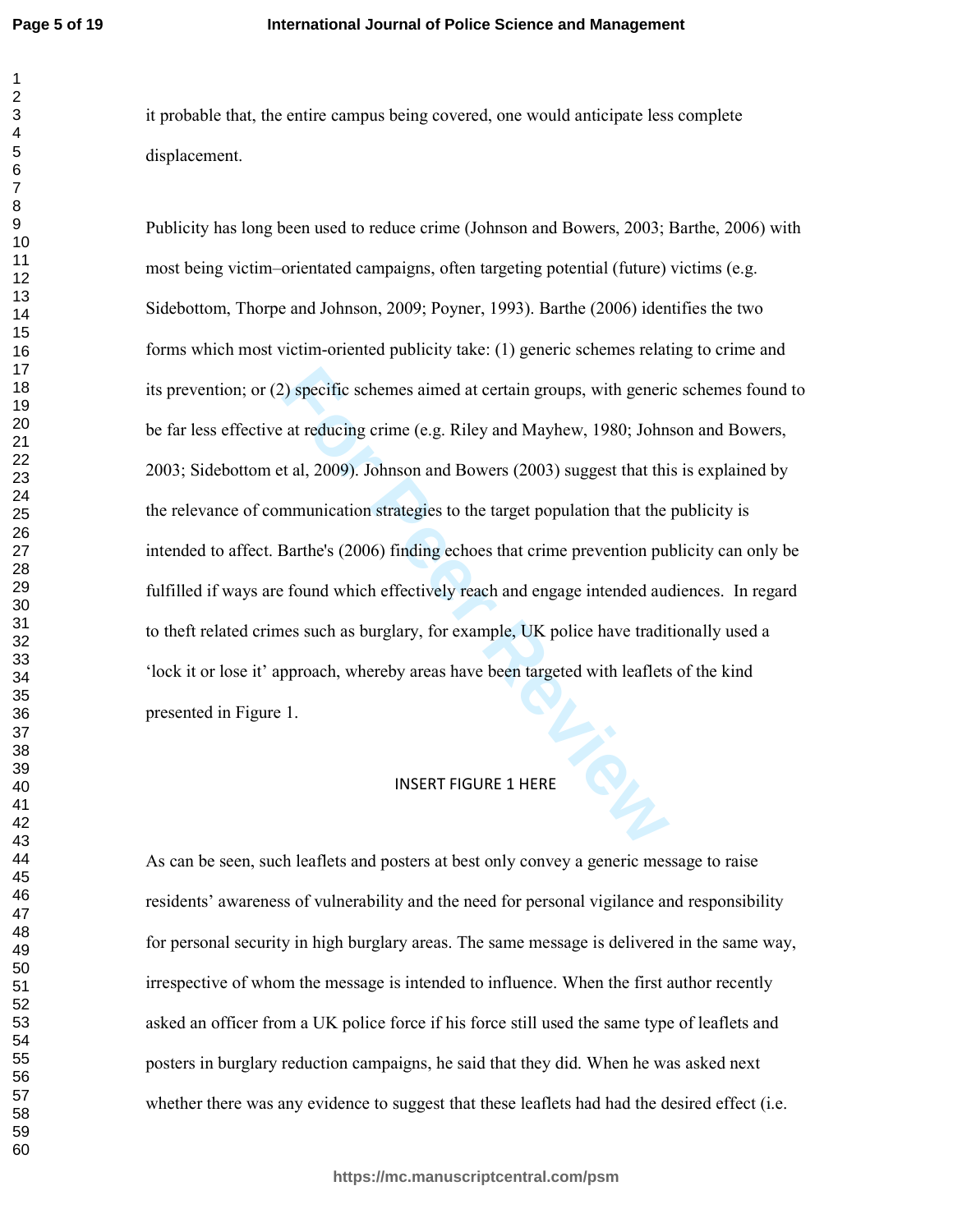reduced the number of burglaries) he said, 'No, but we have a warehouse full of them to get rid of'. The central point however is that the leaflets tell people what to do. By contrast, nudges invite subtle reframing of the perception of the situation. Us humans don't like being told what to do.

spoke, better targeted messages, to be delivered by the read and<br>einvertigated messages, to be delivered to employ and<br>get more appropriately) messages to influence people to<br>s where thefts from insecure vehicles was high. The purpose for our pilot study was to reduce the percentage of thefts from cars committed against vehicles which are left insecure, by targeting vehicle owners. Our method was simple, to develop more bespoke, better targeted messages, to be delivered by the most appropriate medium for the target audience concerned. In short, we wanted to employ a nudge approach to re-vamp (and target more appropriately) messages to influence people to take more precautions in areas where thefts from insecure vehicles was high. A nudge pilot study to reduce the number of thefts from vehicles left insecure (i.e. unlocked) in County Durham is now presented.

### **Method**

Although the number of recorded thefts from motor vehicles in County Durham has been reduced over the last few years, the proportion committed against insecure vehicles has remained constant. In the past few years, on average over 25% of all thefts from vehicles crimes in County Durham were against (suspected) insecure vehicles, with the figure as high as 70% for some areas. A reduction in the number of insecure vehicles would therefore make a significant contribution to the overall number of thefts from vehicles in the county. A pilot research study adopting the nudge approach was developed to reduce the number of thefts from motor vehicles in County Durham, by concentrating on those areas where the proportion of thefts from vehicles left insecure was found to be highest.

*Selecting comparable pilot areas*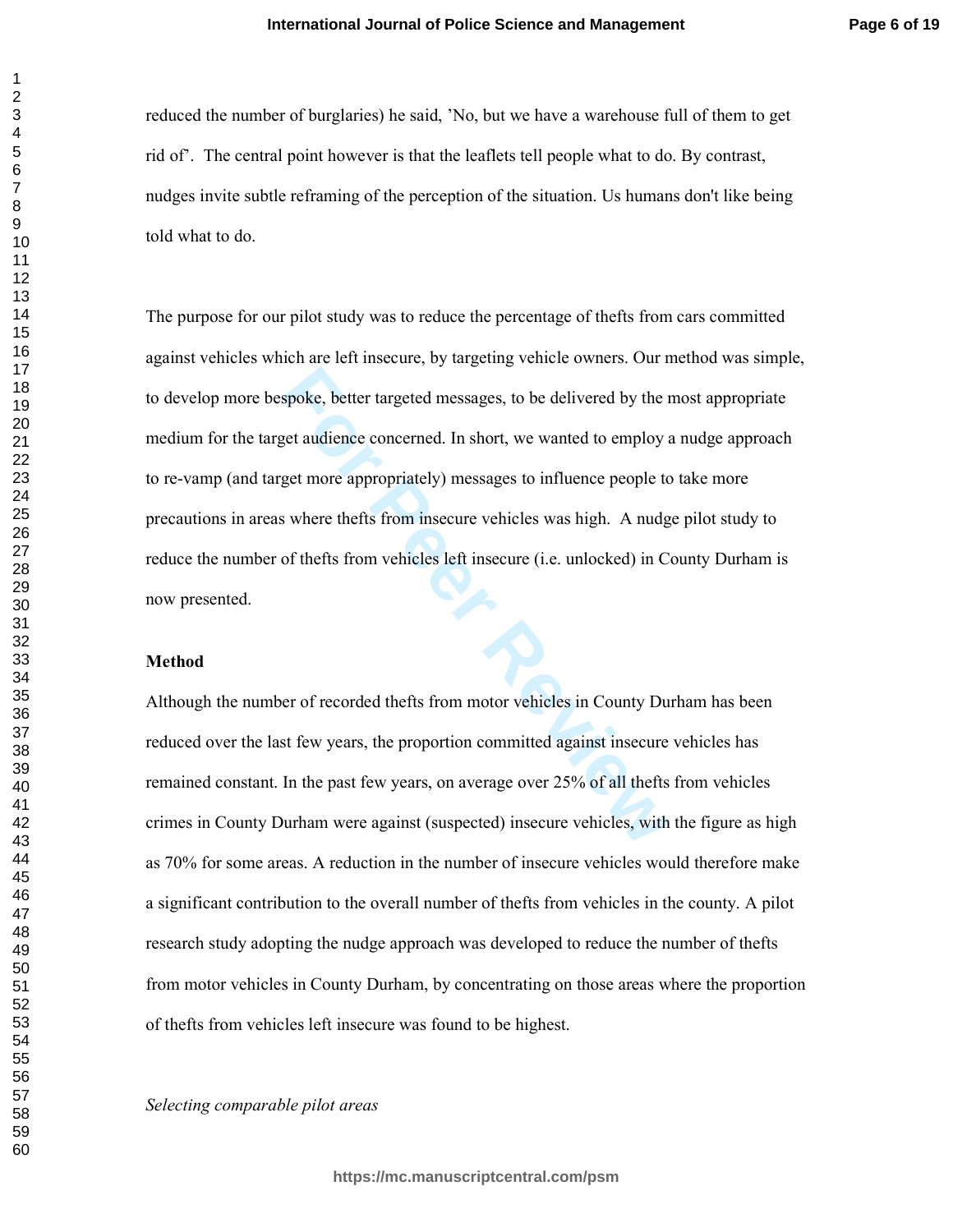It was decided that four areas within County Durham were needed to serve as either 'target' or 'control' areas, in relation to the use of the nudge pilot initiative in Durham. To enable appropriate comparison, the four areas had to be similar in respect of:

- The level of the problem in the area posed by theft from insecure motor vehicles.
- The size of the population (in terms of households or persons).
- The socio- economic demographics of the area.

Data used to facilitate the identification of the four pilot areas included primarily;

- 1. Crimes recorded by Durham Constabulary (as '045/10 Theft from a motor vehicle') that occurred in the 3-year period  $01/09/2012$  to  $31/08/2015$ .<sup>3</sup>
- 2. Experian 'Mosaic Public Sector' Group data by post code was used to determine the social make-up of specific areas within County Durham & Darlington (classifying citizens based on information about the respective addresses, using one of 15 groups based on location, demographics, lifestyles and behaviours).
- **Example 18 and Supplemes of the Columbia State the identification of the four pilot areas included privaled by Durham Constabulary (as '045/10 Theft from d in the 3-year period 01/09/2012 to 31/08/2015.<sup>3</sup><br>
<b>Aosaic Public** 3. It was agreed that the most effective local geography would be that of 'Lower Super Output Area' (LSOA), whereby each area contains approximately 1,500 resident persons (ranging from a minimum of 1,000 to a maximum of 3,000) and contains between 400 and 1,200 households<sup>4</sup>.
- 4. In order to map theft from motor vehicle crime data, records not containing XY coordinates (relating to the crime location) were updated manually, either by; matching with the co-ordinates recorded in the corresponding police incident log (from which the theft was then crimed) or where no log existed (e.g. subsequent crime generated

<sup>&</sup>lt;sup>3</sup> Crime data relating to theft from insecure vehicles was isolated using the search terms: insecure, unsecure, not locked, unlocked, Left open (reviewed by an analyst) within the Modus Operandi text of the crime record.<br><sup>4</sup> Northgate XD (Gis system) was used to count both the total theft from motor vehicle and the number of thefts from insecure

vehicles per Lower Super Output Area, using choropleth analysis.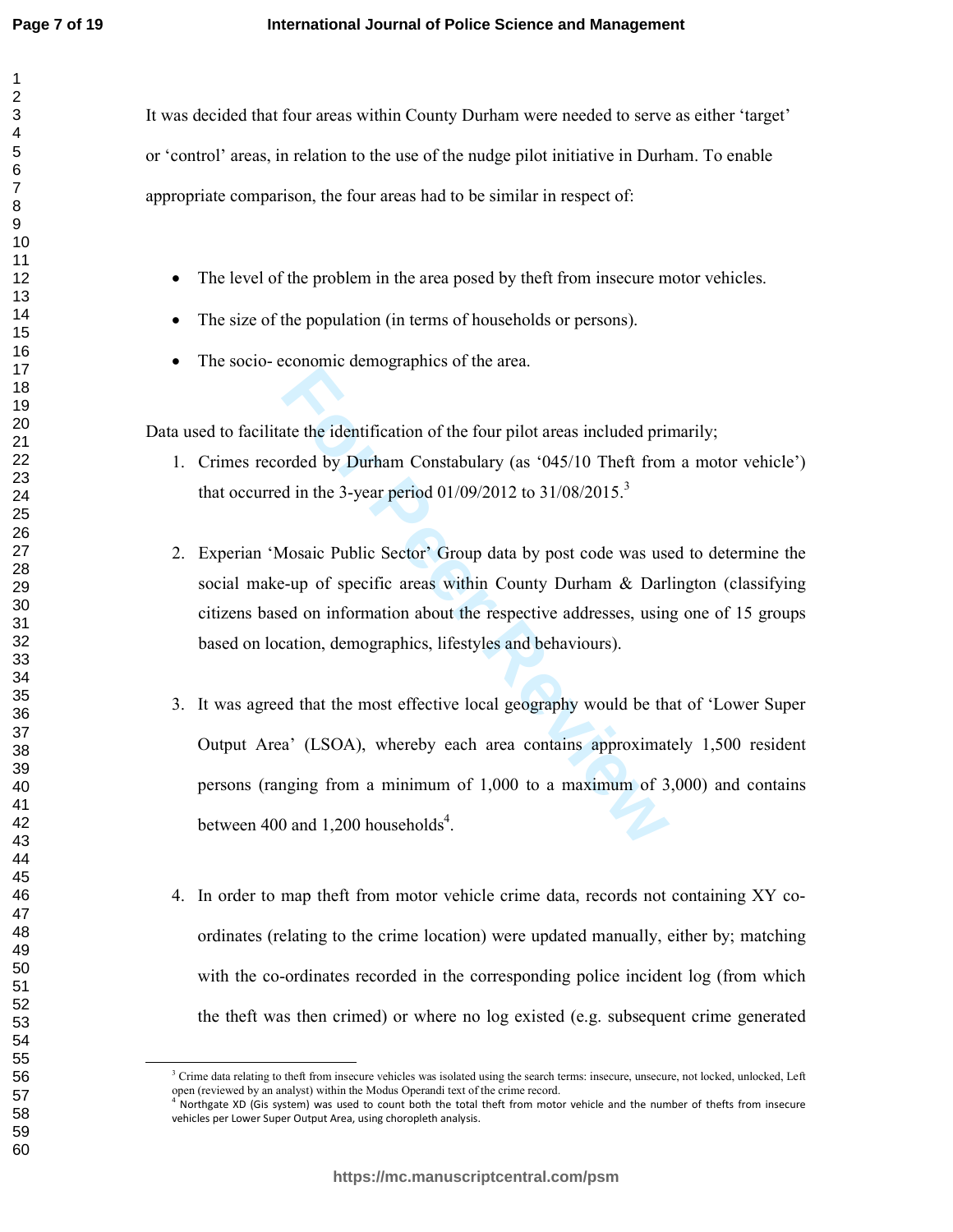during investigations) the recorded address (or partial address/description of the location the crime occurred) was used to determine relevant co-ordinates using a Gis computer system. 5

From this analysis, the resultant theft from insecure motor vehicles crime data was converted into an index by using the simple formula

# *count of theft from insecure vehicle x 100 LSOA average for this category*

The index was then used to identify the LSOA's that had disproportionately high levels of theft from insecure vehicles, compared with the whole of County Durham, as follows

*theft from insecure vehicle Index >= 300 (3 or more times higher than average)* 

ft from insecure vehicle x 100<br>
COA average for this category<br>
n used to identify the LSOA's that had disproportions<br>
vehicles, compared with the whole of County Durham,<br>
vehicles, compared with the whole of County Durham Those areas where theft from insecure vehicles, as a percentage of all theft from motor vehicle, was higher than would be expected based on the whole of County Durham and Darlington were further highlighted as potential pilot study areas.

*theft from insecure vehicle (% all theft from vehicle) > 26.5%* 

From twenty possible areas identified using the above criteria (including matching for socio-

demographics, four were eventually chosen;

a. Durham (treatment 1)

- b. Chester-le-street (control1)
- c. Wear Valley (treatment 2)
- d. Wear Valley (control 2).

With all four groups chosen and randomly assigned to one of two conditions, an appropriate

'nudge strategy' was developed and is detailed next.

*Developing appropriate nudges* 

 $\overline{a}$ 

<sup>&</sup>lt;sup>5</sup> Experian Micromarketer G3 was used to count the number of postcodes within each Lower Super Output Area that were classified as Mosaic Public Sector Group A-O, via data catchment analysis.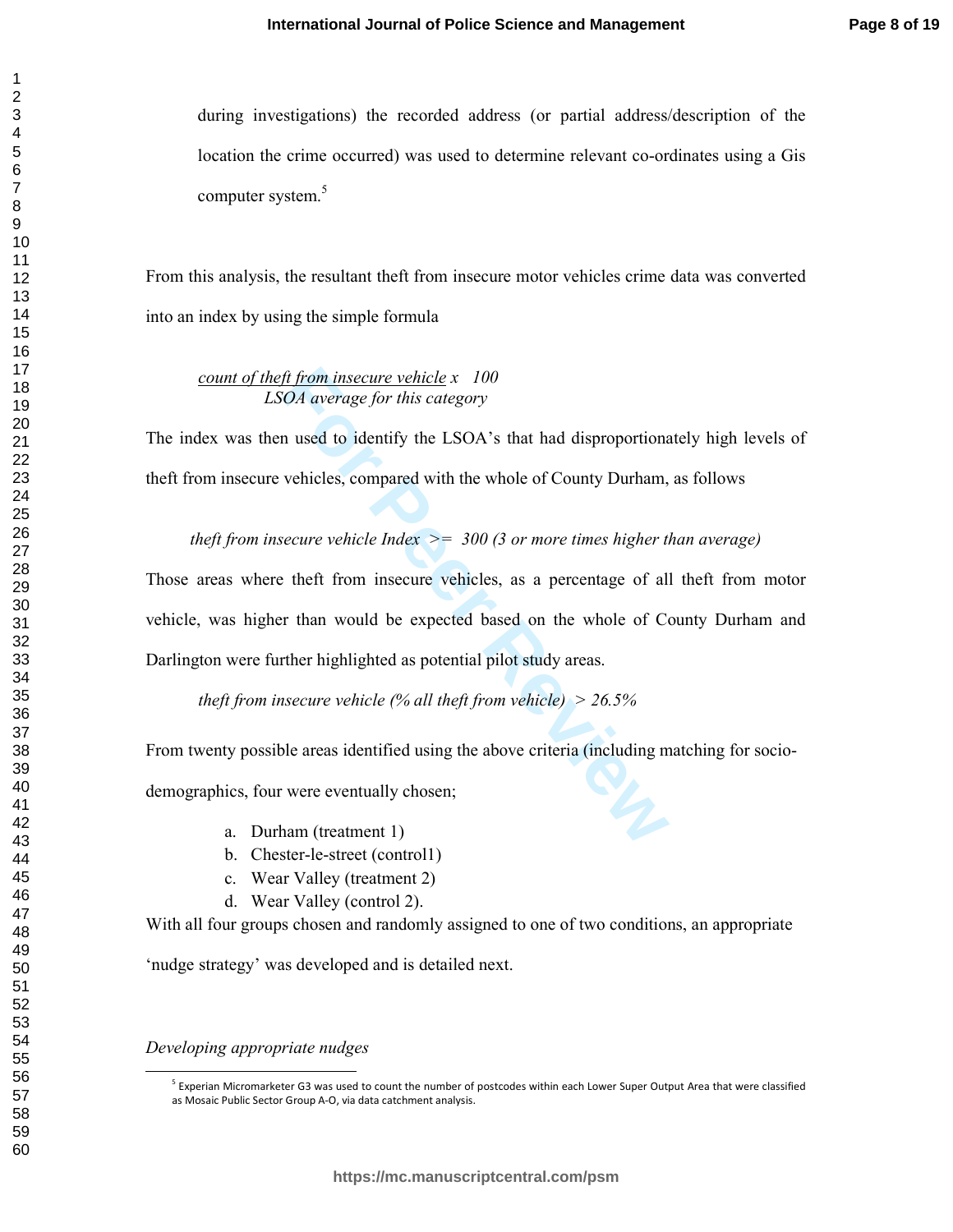$\mathbf{1}$ 

**For Perrond Constant Control Control Constant Conference II to hudge vehicle owners in the treatment areas to take the same left secure (i.e. locked) especially at night.<br>
<b>FOREXT TABLE 2 HERE**<br> **FOREXT TABLE 2 HERE**<br> **FO** As discussed, the treatment and control areas were matched as closely as possible on social economic demographics, and each of the four was identified as a quite affluent, mainly residential area, populated with mainly professional people with families. One recurring reason identified for why previous victims of thefts from vehicles in these areas had left their vehicles insecure, was, 'I had been shopping and forgot to lock the car when I got home'. Most vehicles targeted had been either left insecure on the vehicle owner's driveway or on a road outside or adjacent to their property. Table 2 applies the MINDSCAPE criteria (displayed in Table 1) to nudge vehicle owners in the treatment areas to take more care to ensure their vehicles are left secure (i.e. locked) especially at night.

# INSERT TABLE 2 HERE

The leaflets were distributed to residents in the two treatment areas between September and October 2015, and are presented in Figure 2.

A carefully designed leaflet put through a resident's letterbox was considered the most appropriate means of delivering the 'take care to lock your vehicle' message, for two main reasons. First, the demographic of the resident populations for the four areas indicated that the majority of people were 'professional', working people, hopefully more likely to read the leaflet in the first instance, than younger people in other areas of the county. Second, the areas were mainly populated by parents with young families, who would be inclined to read a message from the police when it came through their letterbox to protect their children if not themselves. If the demographic had indicated a younger population of vehicle owners then maybe delivery of the message by electronic communication, such as email or text message,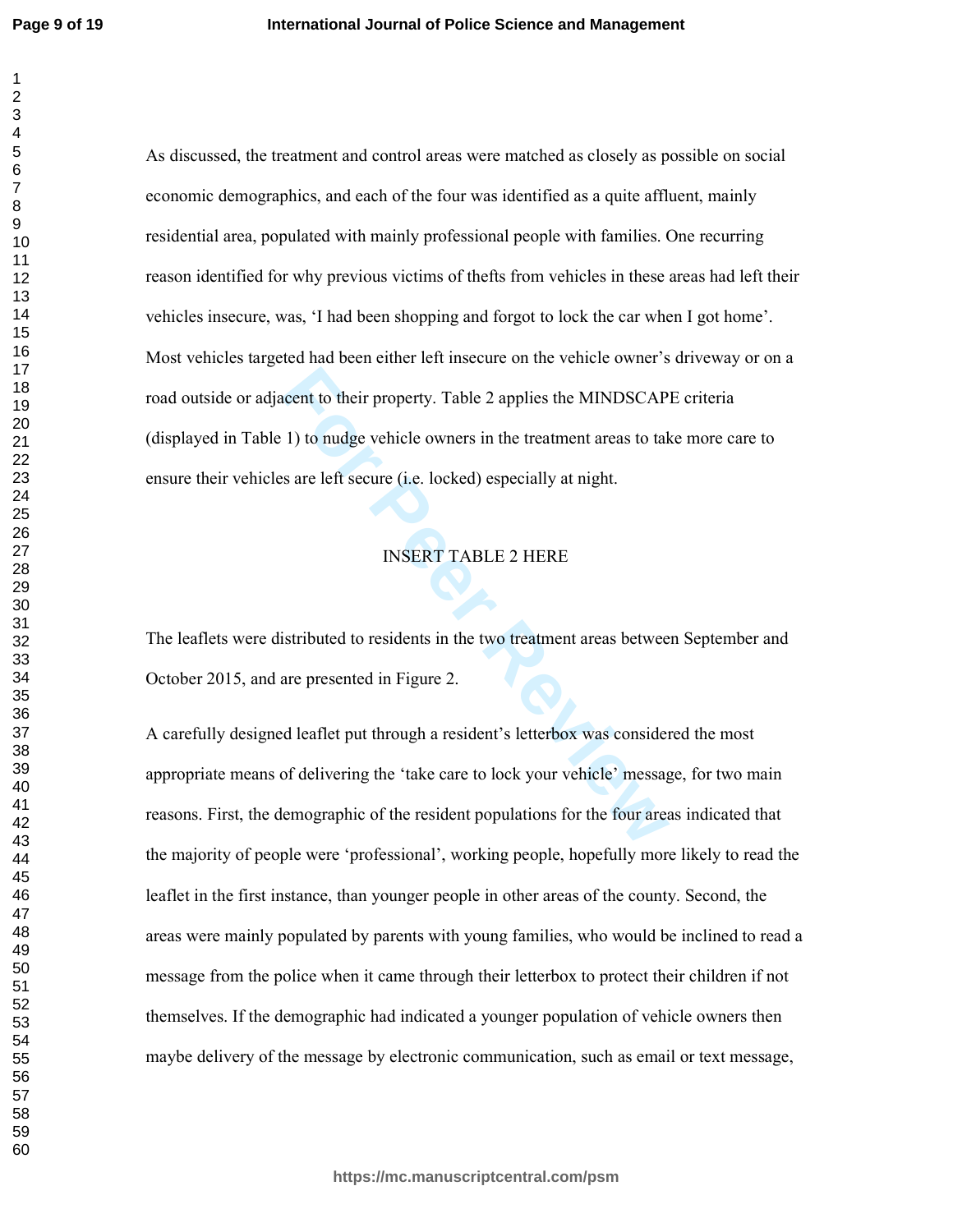or via social media, such as Twitter and Facebook, may have been more appropriate options. Needless to say, nothing was distributed in the two control areas.

#### INSERT FIGURE 2 HERE

### **Results**

Table 3 displays all thefts from motor vehicles, number of thefts from insecure vehicles, the insecure index scores, and the percentage of all thefts from motor vehicles that were recorded as being from insecure vehicles, for the four areas selected, for the 3-year period 01/09/2012 to 31/08/2015 (i.e. prior to the distribution of the nudge leaflets).

# INSERT TABLE 3 HERE

thefts from motor vehicles, number of thefts from inset<br>es, and the percentage of all thefts from motor vehicles<br>ure vehicles, for the four areas selected, for the 3-year p<br>prior to the distribution of the nudge leaflets). As can be seen, all four areas (2 treatment and 2 control) have a high percentage of thefts recorded as being against insecure (e.g. unlocked) vehicles (range = 32.2% to 69.2% of all thefts from vehicles). No statistically significant differences were found between the four areas either for the number of thefts from insecure vehicles or with regards the percentage of thefts from vehicles that were considered insecure.

Thefts from motor vehicle data was collected for the four areas, for the four months of the pilot project and is summarised in Table 4.

#### INSERT TABLE 4 HERE

 $\mathbf{1}$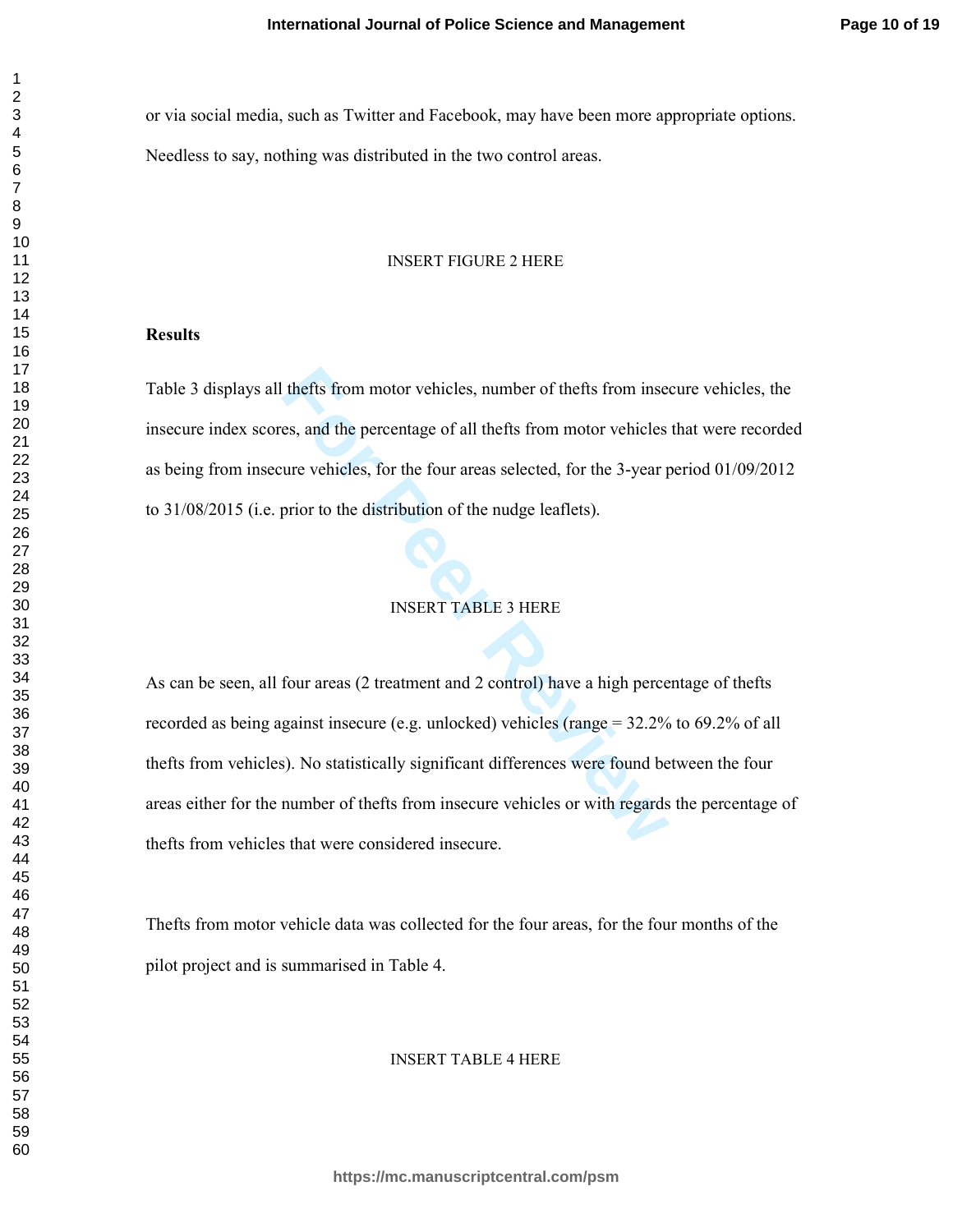$\mathbf{1}$ 

As can be seen, at the end of the four month pilot period (i.e. 3-4 months after the leaflet drops in the treatment areas) the percentage of thefts from insecure vehicles had reduced in three out of the four areas, only not doing so in Wear Valley (control area 2), contributing to an overall reduction in thefts from vehicles in these three areas. Both treatment areas (Durham and Wear Valley 1) saw a reduction in the percentage of thefts from insecure vehicles for the pilot period to 33% and 25% respectively, a reduction of 9% and 7% in those areas compared with the average percentages for these areas in the previous three years (41.9% and 32.2% respectively). The percentage of insecure thefts from vehicles in control area 1 (Chester-le Street) had also reduced by 18% (60% to 42%) over the pilot period, where the number of thefts from vehicles overall had increased. Possible explanations for this will be offered in the discussion section.

Frequencively). The percentage of insecure thefts from ve<br>
Sitreet) had also reduced by 18% (60% to 42%) over the<br>
form vehicles overall had increased. Possible explanat<br>
scussion section.<br>
ge of insecure thefts from vehic The mean percentage of insecure thefts from vehicles was 50.25% for the control area (with a high standard deviation of 25.94) whereas for the treatment areas it was 12.75% (with a lower standard deviation of 6.95) suggesting that the percentage of thefts from insecure vehicles was not only higher in the control areas, but also varied greater in the control areas, suggesting that the reduction in theft from insecure vehicles in the treatment areas was more likely to have been as a result of the nudge (leaflet intervention) than from other unknown confounding factors. The mean of the two groups was 37.5 (95% confidence interval of this difference ranging from 4.64 to 70.36). An independent t-test was used to calculate the difference in the mean percentages of thefts from insecure vehicles between the treatment and control areas and the difference statistically was found to be significant at the 0.05 level  $(t=2.80, df=6, p=0.03)^6$ .

l,

 $<sup>6</sup>$  with a standard error of difference = 13.42.</sup>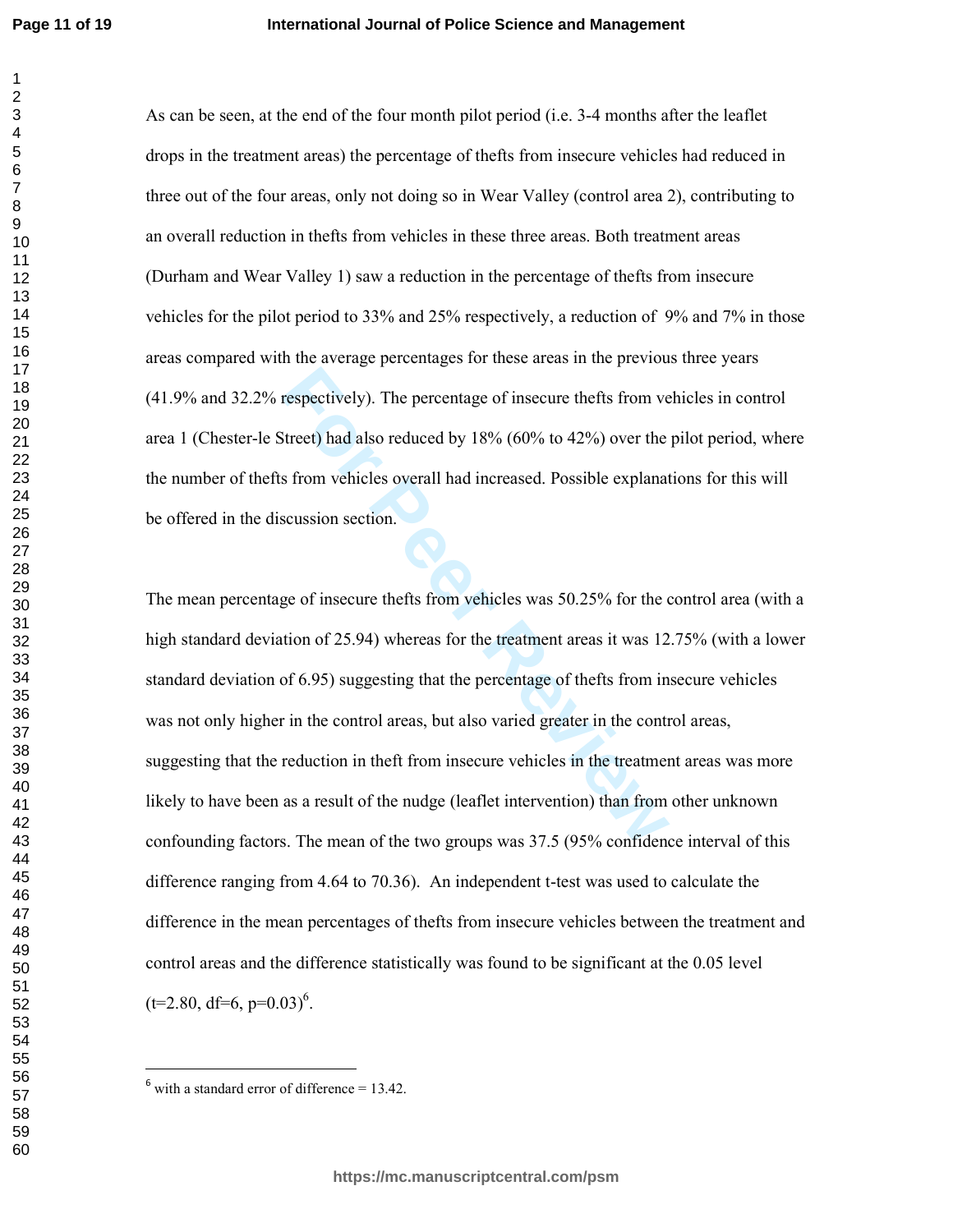#### **Discussion**

The main findings from the pilot study show that both treatment areas showed a reduction in the percentage of thefts from insecure vehicles when compared with the control areas, which is best attributed to the nudge leaflet intervention. The use of a carefully constructed, bespoke, yet cheap, intervention to nudge vehicle owners in the treatment areas to lock their cars at night appears to work, at least in the short-term, supporting previous claims that crime prevention publicity is only effective it is communicated effectively to specific groups of people (Johnson and Bowers, 2003; Barthe, 2006; Sidebottom et al, 2009). Moreover, that nudging only stands a good chance of working when the right message is designed for the right people and is then delivered by the most appropriate means.

**For Peer Review** Pilot studies of course always come with caveats and limitations. First, there was not a clear distinction in the reduction of the percentage of insecure thefts from cars between the treatment and control areas, as control area 1 (Chester-le-Street) also saw a reduction in the percentage of thefts from insecure vehicles. It however, also saw an increase in the number of thefts from vehicles overall, which the two treatment areas did not, suggesting that there was a likely small displacement effect from insecure to secure thefts from cars in this area that was not found in the treatment areas. There are a number of other possible explanations for why this occurred, for example, more people in control area 1 may have hidden the fact that that they had left their vehicles unlocked, with a knock on effect of reducing the percentage of insecure thefts from cars in that area. Insurance companies are unlikely to pay out compensation in cases where the owner was negligent with regard to vehicle security, which was an important part of the message conveyed by the leaflet. There might also have been a diffusion of benefits effect from a nearby treatment area, whereby residents of control area 1 heard about the nudge leaflets in the treatment areas (Clarke, 1997), although this would have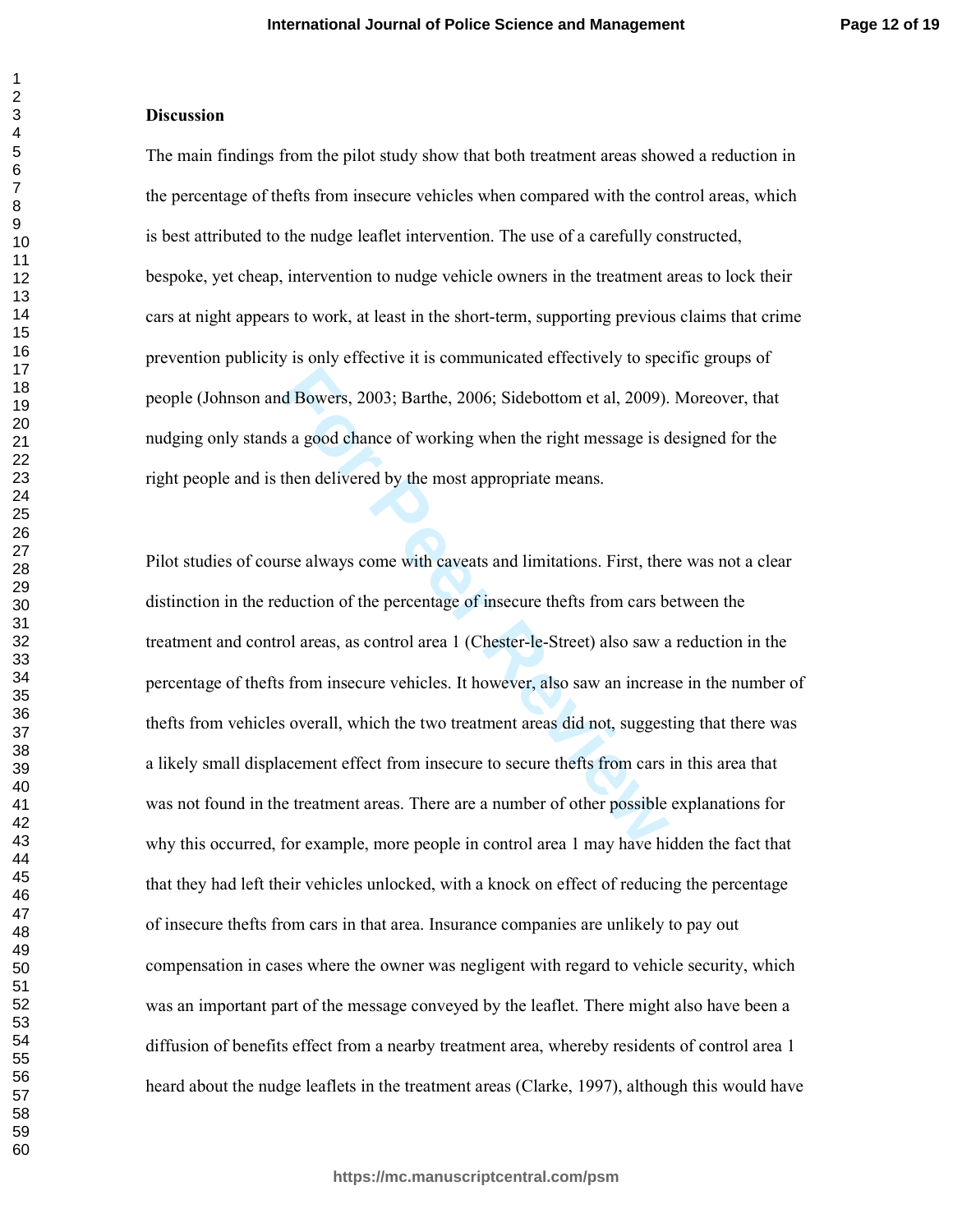been expected more in control group 2 (the Wear Valley) due to its close proximity to treatment area 2 (also Wear Valley).

External and control areas had received 'traditional leafle<br> **External and although the general trend found was that thef**<br> **External although the general trend found was that thef**<br> **For Peer Reviewal and Treduction of in** Second, critics may argue that a more robust study design would have seen a traditional, generic leaflet delivered to homes in the control areas and the nudge leaflet delivered to those in the treatment areas, therefore providing a direct comparison of the efficacy of the interventions for nudging vehicle owners to lock their vehicles. This was discounted early on as those both in treatment and control areas had received 'traditional leaflets' in the three years prior to the study, and although the general trend found was that thefts from cars had been steadily reduced, the proportion of thefts from insecure vehicles had remained high in the four areas. The reduction of insecure thefts was the purpose of the pilot study.

Third, we deliberately made the period for the pilot study short (4 months) as we anticipated that any nudging effect was likely to be short-lived, with those vehicle owners changing their vehicle security habits only in the short-term. That said, we do intend to test this hypothesis by revisiting the recorded thefts from vehicles data 12 months after the nudge intervention.

Fourth, in order to increase both the validity and reliability of the findings, the data relating to thefts from motor vehicles (including insecure) needs to be broken down into months if a reliable comparison is to be made between the before and after treatment conditions (i.e. before and after the nudge intervention). This data is vital, for example when determining if the treatment conditions saw a reduction in the percentage of thefts from insecure vehicles only for the month when the leaflets were delivered, or whether the reduction was seen for all four months of the trial.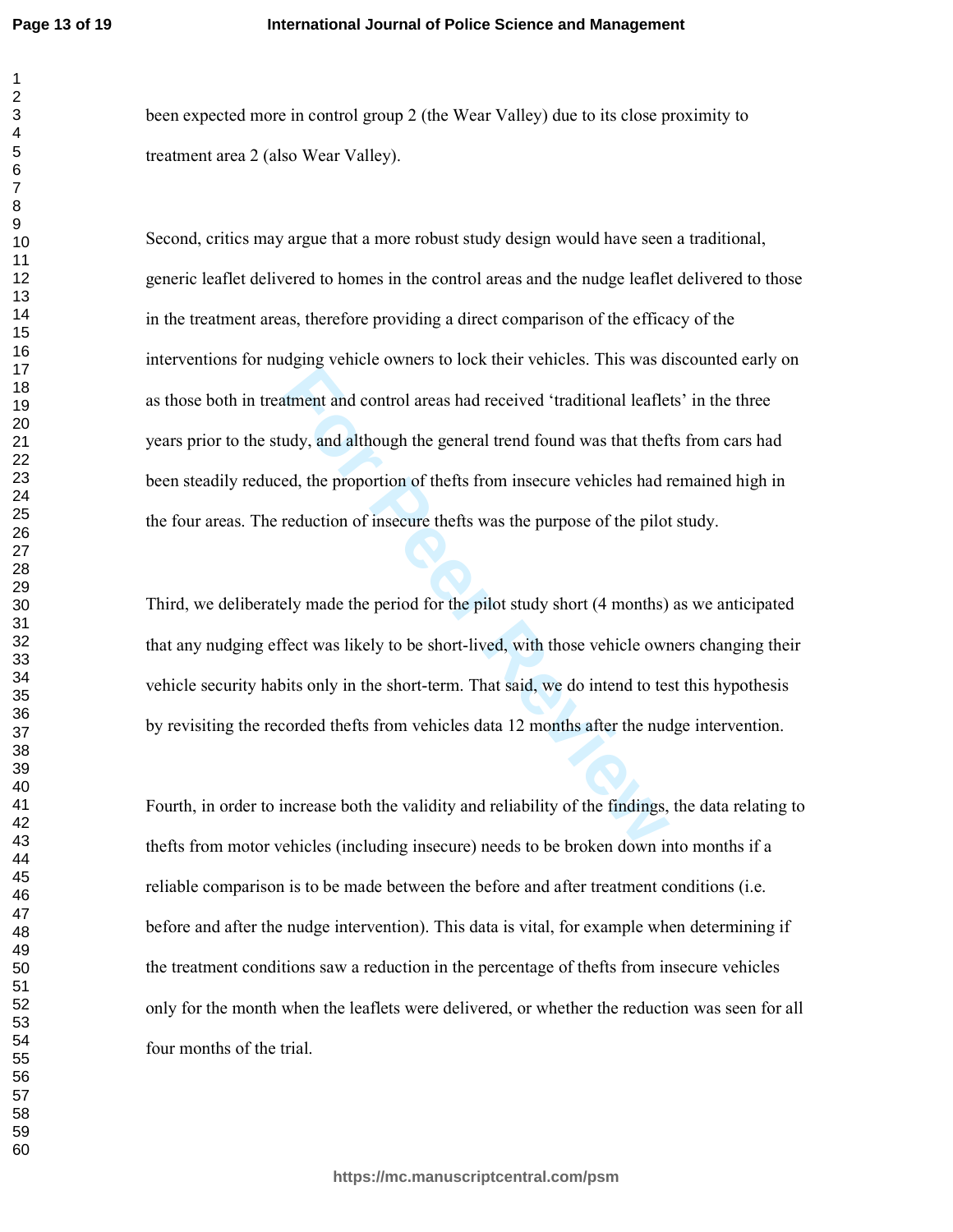Fifth, without a follow-up qualitative study to find out from the vehicle owners in the treatment areas whether they 1) saw the leaflet, and 2) they believe that it had an effect on them, we cannot be sure that the reduction in the proportion of insecure thefts from cars was indeed due to the nudge treatment. We suggest that this is a common criticism of much research of this ilk (including Randomised Control Trials) where conclusions of effect are drawn without speaking with the seemingly 'affected'.

brief pilot study is seen as a 'starter for ten' and regard<br>an a robust crime prevention intervention in its own righ<br>f nudging over generic publicity campaigns to influence<br>d behaviour with regards risk and security, wher To conclude, if this brief pilot study is seen as a 'starter for ten' and regarded as more of a test of approach than a robust crime prevention intervention in its own right, then it lends support to the use of nudging over generic publicity campaigns to influence victims/potential victims thinking and behaviour with regards risk and security, where traditional approaches have not fared well in the past. **Perhaps a main prerequisite for a nudge is that it must be cheap to implement. With our study for example, the only costs incurred were for the printing of 1500 leaflets and police staff time to deliver them. On reflection, it was not imperative that they were delivered by police so perhaps non-police delivery might have been even more cost-effective. That said, if nudging in the pursuit of crime reduction is to work, then it must only be applied when; the people it is meant to influence are properly understood, the message it conveys has been well -constructed, and its intended audience suitably targeted.** A garage full of leaflets might seem like crime prevention on the cheap, but surely only if they actually work.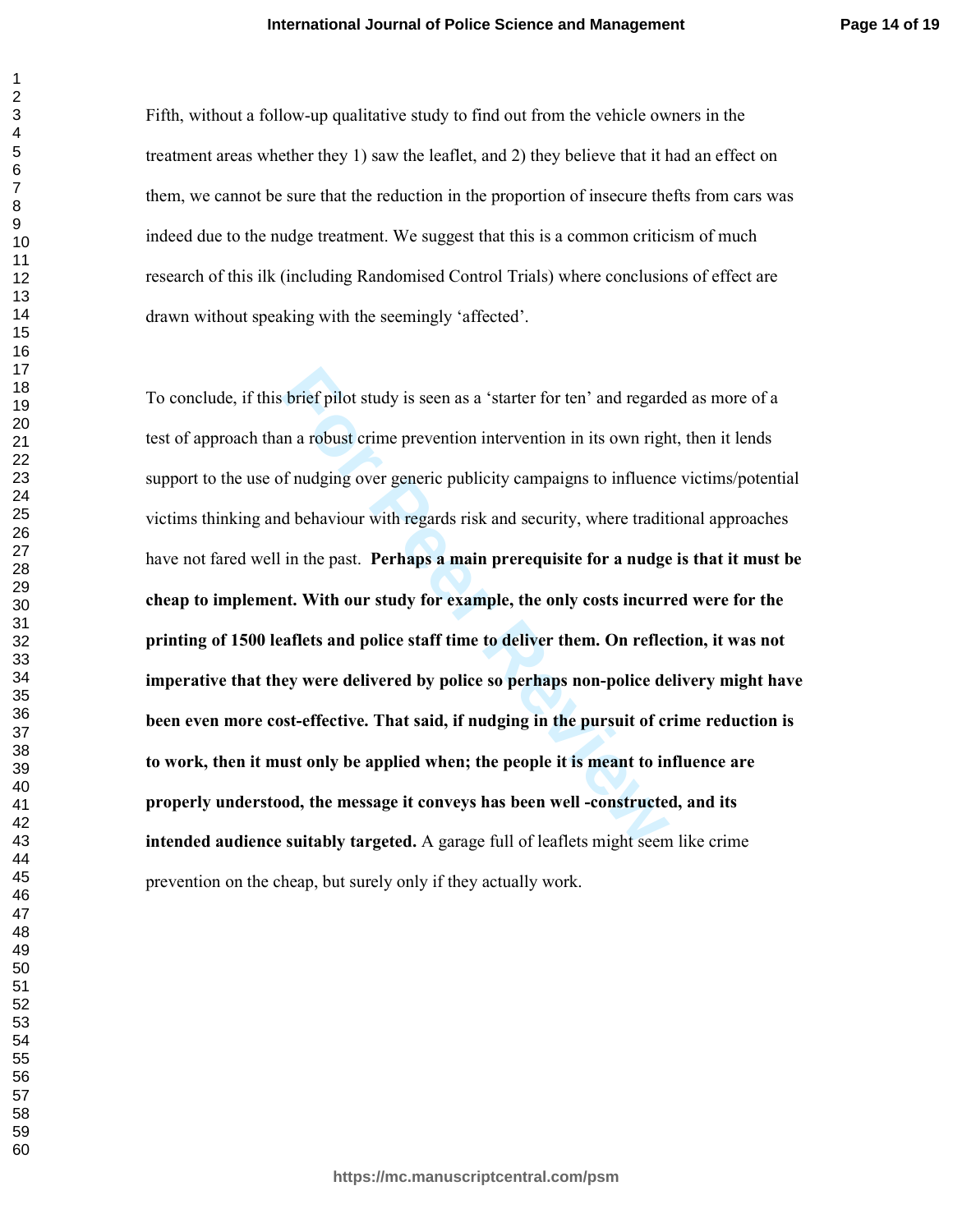# **References**

Barthe, E.P. (2006). *Crime prevention publicity campaigns*. Problem-Orientated Guides for Police Series, Police Responses to Crime, Guide No.5. Washington, DC: US Department of Justice, Office of Community Orientated Policing Services.

Clarke. R.V. (1997) (ed.). *Situational Crime Prevention: Successful Case Studies*. New York: Harrow and Heston.

Clarke, R.V. (1993) (ed.). *Crime Prevention Studies Volume 1*. Monsey, NY: Criminal Justice Press.

Johnson, S.D, and Bowers, K.J. (2003). Opportunity is in the eye of the beholder: The role of publicity in crime prevention. *Criminology and Public Policy 2*, p497-524.

Johnson, S.D., Sidebottom, A. and Thorpe, A. (2008). *Bicycle theft*. Problem –orientated Guides for Police Series. Washington, DC: US Department of Justice, Office of Community Orientated Policing Services.

Kahneman, D. (2011). *Thinking Fast and Slow*. New York: Penguin.

MINDSCAPE found at http://www.behaviouralinsights.co.uk/publications/mindspace/

prevention. *Criminology and Public Policy 2*, p497-524.<br>
bottom, A. and Thorpe, A. (2008). *Bicycle theft*. Proble<br>
eries. Washington, DC: US Department of Justice, Offi<br>
Services.<br>
1). *Thinking Fast and Slow*. New York Nettle, D., Nott, K., and Bateson, M. (2012). 'Cycle thieves, we are watching you': Impact of a simple signage intervention against bicycle theft. *PLOS ONE 7*(12): e51738. Doi:10.1371/journal.pone.0051738.

Poyner, B. (1993). What works in crime prevention: An overview of evaluations. In R.V.(ed.) Clarke, *Crime Prevention Studies Volume 1*. Monsey, NY: Criminal Justice Press.

Riley, D. and Mayhew, P. (1980). *Crime prevention publicity: An assessment* . Home Office Research Study No. 63. London: Home Office.

Rossmo, D.K. (2009) (Ed.) *Criminal Investigative Failures*. Boca Raton, FL: CRC Press.

Sharma, D. and Kilgallon Scott, M. (2015). Shopping mall design could nudge shoplifters into doing the right thing – here's how. *The Conversation, 4th June 2015*. Found at https://theconversation.com/shopping-mall-design-could-nudge-shoplifters-into-doing-theright-thing-heres-how-42292. Accessed  $1<sup>st</sup>$  September 2016.

Sidebottom, A., Thorpe, A. and Johnson, S.D.(2009). Using targeted publicity to reduce opportunities for bicycle theft. *European Journal of Criminology, Volume 6* (3) p.267-286.

Thaler, R.H. and Sunstien, C.R. (2008). *Nudge. Improving decisions about health, wealth, and happiness.*Yale University Press.

Tversky, A., Kahneman, D., 1992. Advances in prospect theory: cumulative representation of uncertainty. *Journal of Risk and Uncertainty 5*, p.297–323.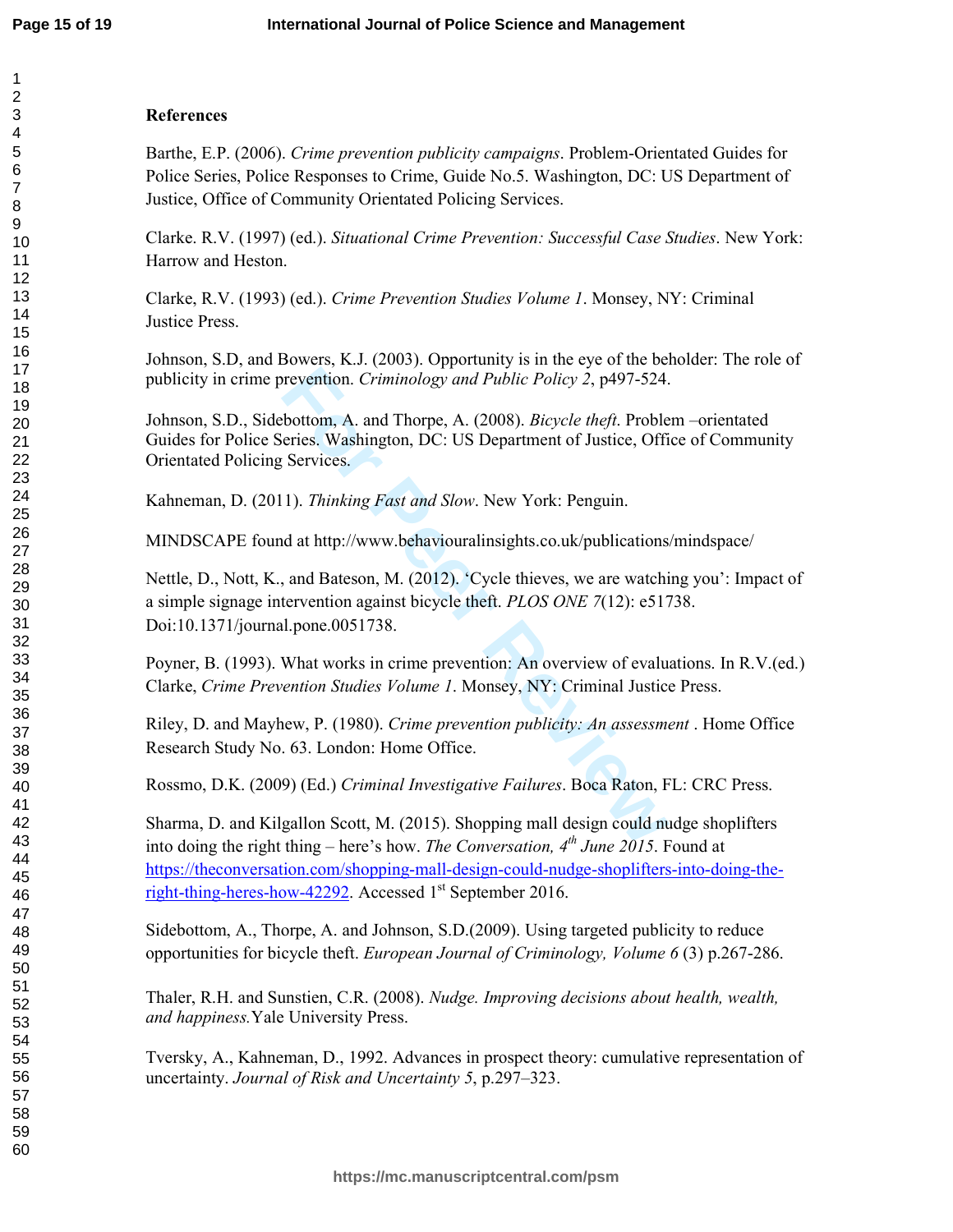# **Tables**

| Table 1 – MINDSCAPE (reproduced from Behavioural Insights Team') |                                                                         |  |  |
|------------------------------------------------------------------|-------------------------------------------------------------------------|--|--|
| <b>Nudge</b>                                                     | <b>Description</b>                                                      |  |  |
| Messenger                                                        | We are heavily influenced by who communicates information               |  |  |
| Incentives                                                       | Our responses to incentives are shaped by predictable mental shortcuts. |  |  |
| <b>Norms</b>                                                     | We are strongly influenced by what others do                            |  |  |
| <b>D</b> efaults                                                 | We "go with the flow" of pre-set options                                |  |  |
| Salience                                                         | Our attention is drawn to what is novel and seems relevant to us        |  |  |
| Commitments                                                      | We seek to be consistent with our public promises, and reciprocate acts |  |  |
| Affect                                                           | Our emotional associations can powerfully shape our actions             |  |  |
| Priming                                                          | Our acts are often influenced by sub-conscious cues                     |  |  |
| Ego                                                              | We act in ways that make us feel better about ourselves                 |  |  |

#### **Table 1 – MINDSCAPE (reproduced from Behavioural Insights Team 1 )**

# **Table 2. The MINDSCAPE reworked to nudge vehicle owners in the treatment areas.**

| Table 2. The MINDSCAPE reworked to nudge vehicle owners in the treatment areas.                                                                                     |                                                                                        |    |                                                                            |       |          |  |  |
|---------------------------------------------------------------------------------------------------------------------------------------------------------------------|----------------------------------------------------------------------------------------|----|----------------------------------------------------------------------------|-------|----------|--|--|
| <b>Nudge</b>                                                                                                                                                        |                                                                                        |    | Development of the leaflets                                                |       |          |  |  |
| Messenger                                                                                                                                                           | Leaflets to be delivered by highly visible officers.                                   |    |                                                                            |       |          |  |  |
| Incentives                                                                                                                                                          | Loss avoidance to be prominent e.g. insurers will not pay out for owner negligence.    |    |                                                                            |       |          |  |  |
| <b>Norms</b>                                                                                                                                                        |                                                                                        |    | They don't want to have the only vehicle on the street that is victimised. |       |          |  |  |
| <b>D</b> efaults                                                                                                                                                    | Locking your vehicle is what they would ordinarily do.                                 |    |                                                                            |       |          |  |  |
| Salience                                                                                                                                                            | Increase the relevance of the message by including photos of the streets involved.     |    |                                                                            |       |          |  |  |
| Commitments                                                                                                                                                         | Feeling that commitment by the police should be reciprocated.                          |    |                                                                            |       |          |  |  |
| Affect                                                                                                                                                              | Reminder that their children's things may be also taken.                               |    |                                                                            |       |          |  |  |
| Priming                                                                                                                                                             | Reinforce that when parking at home remember to lock the car as normal.                |    |                                                                            |       |          |  |  |
| Ego                                                                                                                                                                 | Ensuring your vehicle is locked will make you feel better $-$ it's harder for thieves. |    |                                                                            |       |          |  |  |
| Table 3. Thefts from all motor vehicles and the percentage from insecure motor vehicles for the<br>period 01/09/2012 to 31/08/2015, for the four nudge pilot areas. |                                                                                        |    |                                                                            |       |          |  |  |
| All<br><b>TFMV</b><br><b>Insecure TFMV</b><br><b>Insecure Index</b><br><b>LSOA NAME</b>                                                                             |                                                                                        |    | % Tot TFMV                                                                 |       |          |  |  |
| <b>Durham TREATMENT</b><br>43<br>18<br><b>337</b>                                                                                                                   |                                                                                        |    |                                                                            | 41.9% |          |  |  |
| Chester-le-Street CONTROL                                                                                                                                           |                                                                                        | 45 | 27                                                                         | 506   | $60.0\%$ |  |  |
| 87<br>28<br>524<br>Wear Valley TREATMENT<br>$32.2\%$                                                                                                                |                                                                                        |    |                                                                            |       |          |  |  |

# **Table 3. Thefts from all motor vehicles and the percentage from insecure motor vehicles for the period 01/09/2012 to 31/08/2015, for the four nudge pilot areas.**

| <b>LSOA NAME</b>                 | All<br><b>TFMV</b> | <b>Insecure TFMV</b> | <b>Insecure Index   % Tot TFMV</b> |          |
|----------------------------------|--------------------|----------------------|------------------------------------|----------|
| <b>Durham TREATMENT</b>          | 43                 |                      | 337                                | 41.9%    |
| <b>Chester-le-Street CONTROL</b> | 45                 | 27                   | 506                                | $60.0\%$ |
| Wear Valley TREATMENT            | 87                 | 28                   | 524                                | $32.2\%$ |
| <b>Wear Valley CONTROL</b>       | 26                 |                      | 337                                | 692%     |

 $\overline{a}$ 

<sup>1</sup> http://www.behaviouralinsights.co.uk/about-us/. Accessed 24/11/2016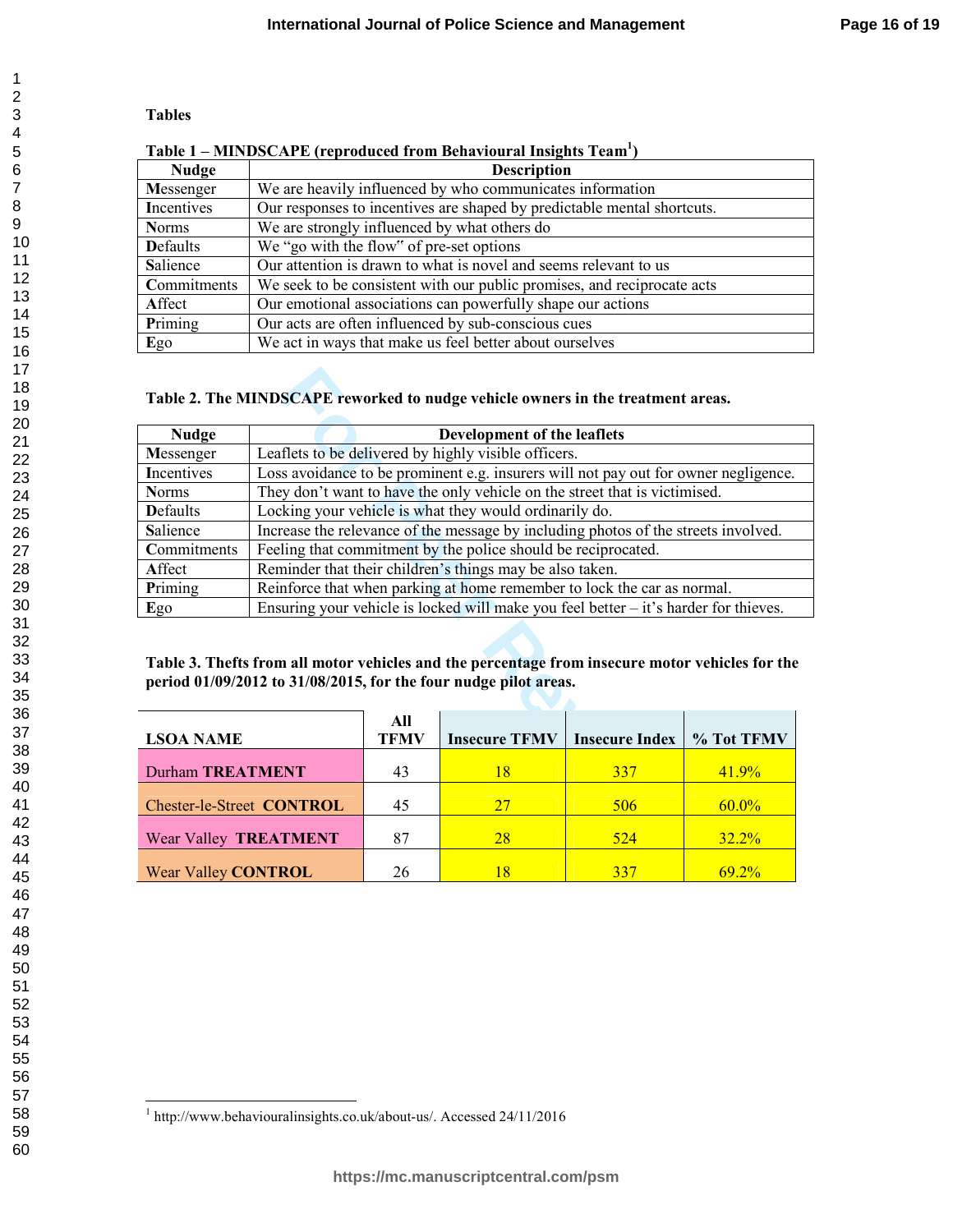**Table 4. Thefts from all motor vehicles and the percentage from insecure motor vehicles for the period 01/10/2015 to 31/01/2016, for the four nudge pilot areas.**

|                                  | All  | Insecure     |                       |            |
|----------------------------------|------|--------------|-----------------------|------------|
| <b>LSOA NAME</b>                 | TFMV | <b>TFMV</b>  | <b>Insecure Index</b> | % Tot TFMV |
|                                  |      |              |                       |            |
| Durham TREATMENT                 |      |              | 36                    | $33.0\%$   |
|                                  |      |              |                       |            |
| <b>Chester-le-Street CONTROL</b> | 19   | $\mathbf{8}$ | 286                   | $42.0\%$   |
|                                  |      |              |                       |            |
| <b>Wear Valley TREATMENT</b>     | 16   | 4            | 143                   | $25.0\%$   |
|                                  |      |              |                       |            |
| <b>Wear Valley CONTROL</b>       |      | $\mathbf Q$  | 321                   | $69.0\%$   |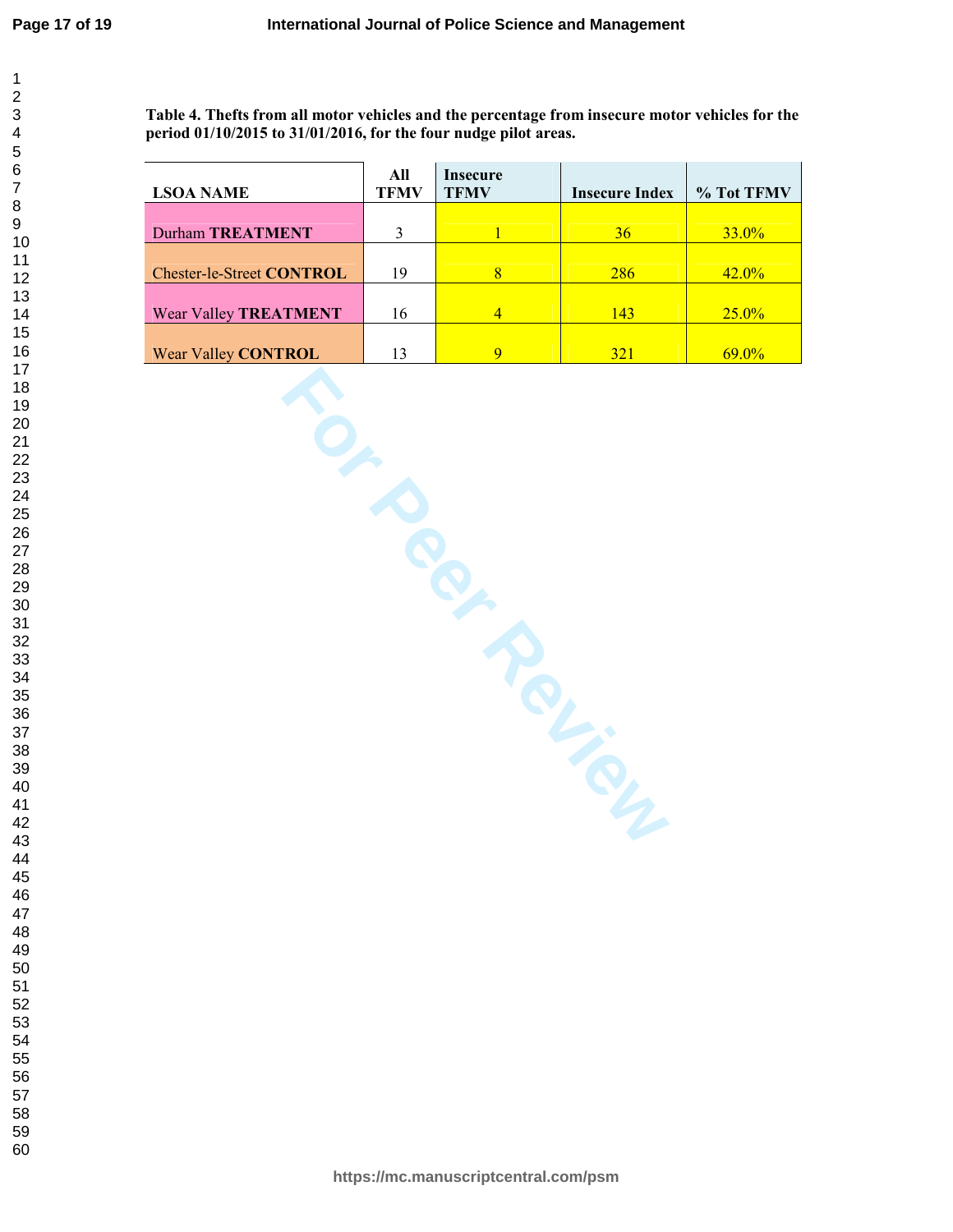### **Figures**

### **Figure 1. Two examples of anti-theft leaflets used in the past.**